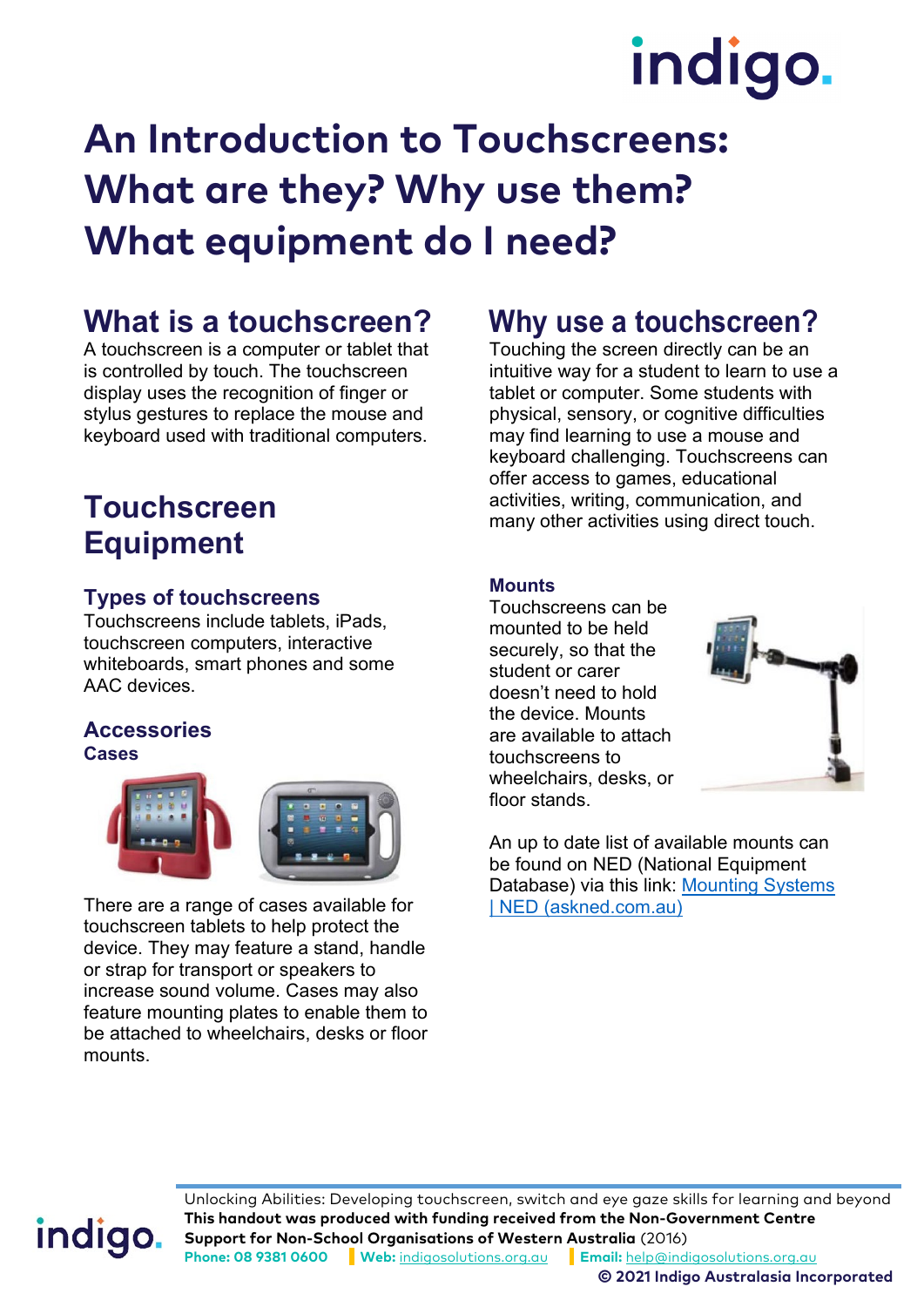# indigo.



#### **Styluses**

A stylus is an accessory designed to activate a touch screen in place of your finger. They have conductive material on the tip, which enables it to activate a touchscreen. This may be useful if the student has difficulty with precision using their finger or has difficulties keeping the rest of their hand away from the touchscreen. Styluses can also be attached to splints or cuffs to assist with grasp and control.

Alternatively, there are styluses designed to be held in the mouth or worn on the head. An up to date list of available styluses can be found on NED (National Equipment Database) via this link: [Styluses | NED \(askned.com.au\)](https://www.askned.com.au/telephones-intercoms-and-call-systems-en/mobile-phones/accessories-for-tablets-and-smartphones/styluses/)

### **Gloves**

If the student has difficulty with precision on a touchscreen due to their hand resting on or touching the screen, use of a glove may be beneficial.



Some gloves are designed with conductive material sewn into the fingertips so they can be used with a touchscreen but the material on the rest of the hand will not be conductive. Alternatively, you could use a pair of gloves and cut off the glove fingertips of the fingers you are wanting to use on the touchscreen.

#### **External Keyboards**





Although students may find navigating a touchscreen easier, typing on a physical keyboard may be easier than using the onscreen keyboard due to the tactile feedback it provides. There are a range of keyboards available that can connect to your touchscreen by Bluetooth or via the touchscreen charging port. There are also modified keyboards available such as keyboards with big keys and coloured keys. These keyboards may also have the option of a keyguard. A keyguard provides a barrier between the keys to reduce the likelihood of hitting multiple keys at once or an incorrect key.

An up to date list of available keyboards can be found on NED (National Equipment Database) via this link: [Keyboards | NED \(askned.com.au\)](https://www.askned.com.au/computer-access-en/keyboards/)

## indigo.

Unlocking Abilities: Developing touchscreen, switch and eye gaze skills for learning and beyond **This handout was produced with funding received from the Non-Government Centre Support for Non-School Organisations of Western Australia** (2016) **Phone: 08 9381 0600 Web:** [indigosolutions.org.au](https://www.indigosolutions.org.au/) **Email:** [help@indigosolutions.org.au](mailto:help@indigosolutions.org.au)